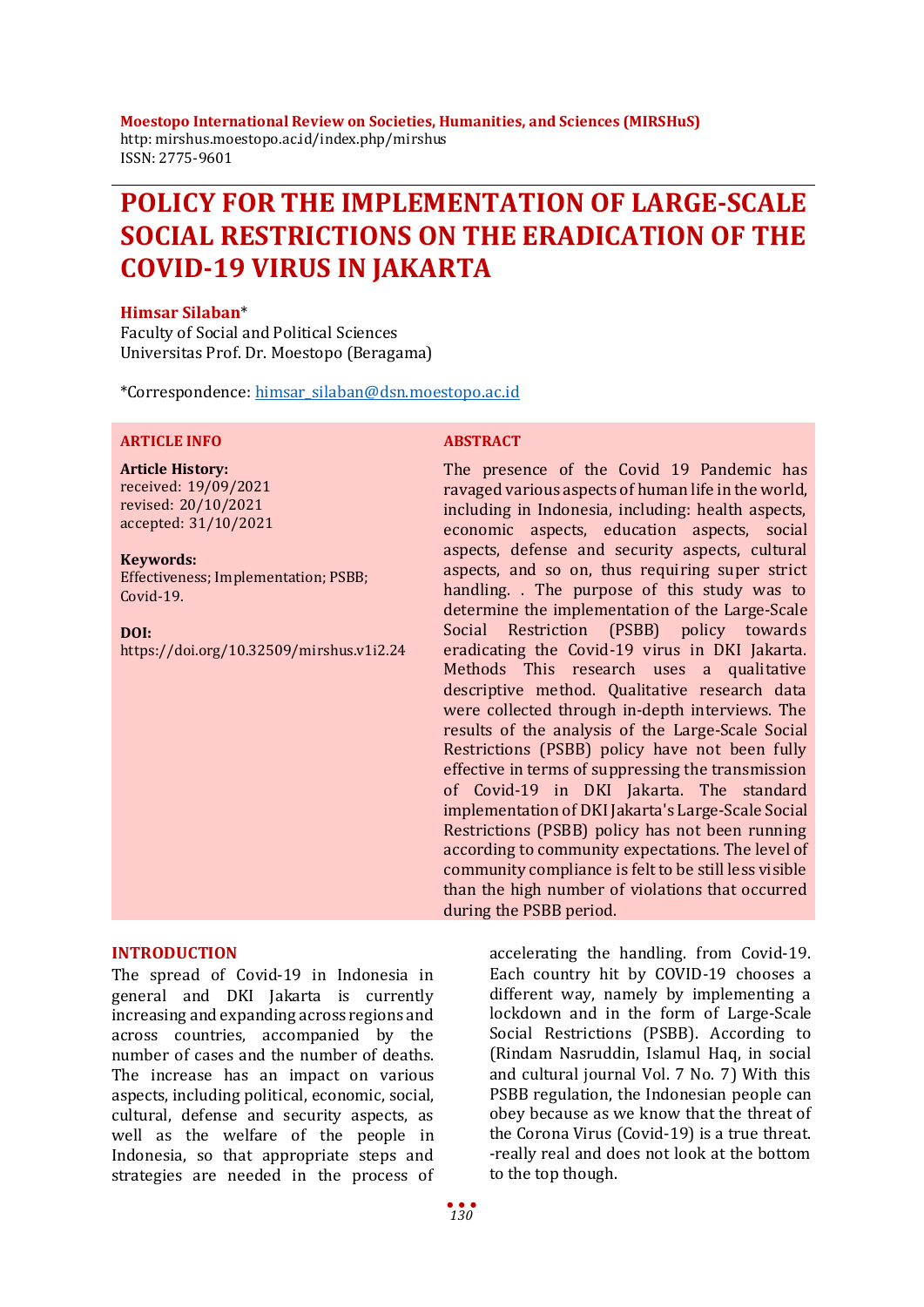Large-scale social restrictions (PSBB) are restrictions on the activities of residents in an area infected with the corona virus which aims to prevent the possibility of the spread of the corona virus from spreading further. The implementation of PSBB is stated in the Minister of Health Regulation (Permenkes) RI number 9 of 2020 and Regulation of the Governor of DKI Jakarta number 33 of 2020 regarding the guidelines for Large-Scale Social Restrictions (PSBB) in the context of accelerating the handling of the corona virus disease 2019 (Covid-19).

These restrictions are at least carried out<br>through school holidays. workplaces. through school holidays, religious activities, and restrictions on activities in public places or facilities. An area can determine PSBB with the following rules:

1. The number of cases and/or the number of deaths due to the disease has increased and spread significantly and rapidly to several areas.

2. For regions wishing to stipulate PSBB, an application for stipulation of PSBB rules is submitted by the governor/regent/mayor within the scope of one province or regency/city. The stipulation of PSBB within one regency/municipality, an application can be submitted by the regent/mayor. The PSBB application must be accompanied by data on the increase in the number of cases according to time and the epidemiological curve, the distribution of cases, and a map of the spread.

These actions include restrictions on certain activities of residents in an area suspected of being infected with Covid-19, including restrictions on the movement of people and goods for a certain province or district/city to prevent the spread of Covid-19. The DKI<br>Jakarta Provincial Government has Government implemented Large-Scale Social Restrictions (PSBB) since Friday (10/04/2020). The PSBB was initially implemented for 14 days until Thursday (23/04/2020), before being extended until Friday (22/5/2020), and then extended again as a transition period from June 4 to July 30, PSBB was applied to break the chain of virus spread. Covid-19.

Policies can fail even if the policy is implemented very well, a policy can be said to be right must be able to reduce the problem that is the target of the interim

policy, a policy that has been planned very well can fail if the policy is not implemented properly by the implementers policy.

The effectiveness of what has been planned and what has been determined can be seen by comparing the planned targets with the actual results that have been realized. However, if the efforts or results of work and actions taken are not appropriate, it can be ascertained that these goals will not be achieved in accordance with expectations.

Effectiveness according to Siagian (2001:24 in Edi S. 2012:86) provides the following definition: "Effectiveness is the use of resources, facilities and infrastructure in a<br>certain amount that is consciously certain amount that is consciously determined beforehand to produce a number of goods for the services it carries out. Effectiveness shows success in terms of whether the targets have been achieved. If the results of the activity are closer to the target, it means the higher the effectiveness. According to Richard M. Steers (1985), effectiveness comes from the word effective, namely a job is said to be effective if a job can produce one unit of output (output).

Dunn (2000:429) explains that effectiveness (effectiveness) is related to whether an alternative achieves the expected result (effect) or achieves the purpose of the action. Effectiveness, which is closely related to best-selling rationality, is always measured by the units of production or service or their monetary value.

Since the PSBB was implemented in DKI Jakarta, the number of affected patients has fluctuated every day. even the addition of cases has reached 223 patients in a day. On the other hand, the level of mobility of<br>people's movements during the movements implementation of the PSBB is a separate problem in Jakarta, because there are demands or economic problems that must be done by the community to meet their daily needs. These things are the triggers for many people to still be active outside the home during the implementation of the PSBB. Many lower-middle class people consider working outside the home as a necessity to provide for their families. The government's social assistance program is not sufficient to meet the needs of people affected by Covid-19.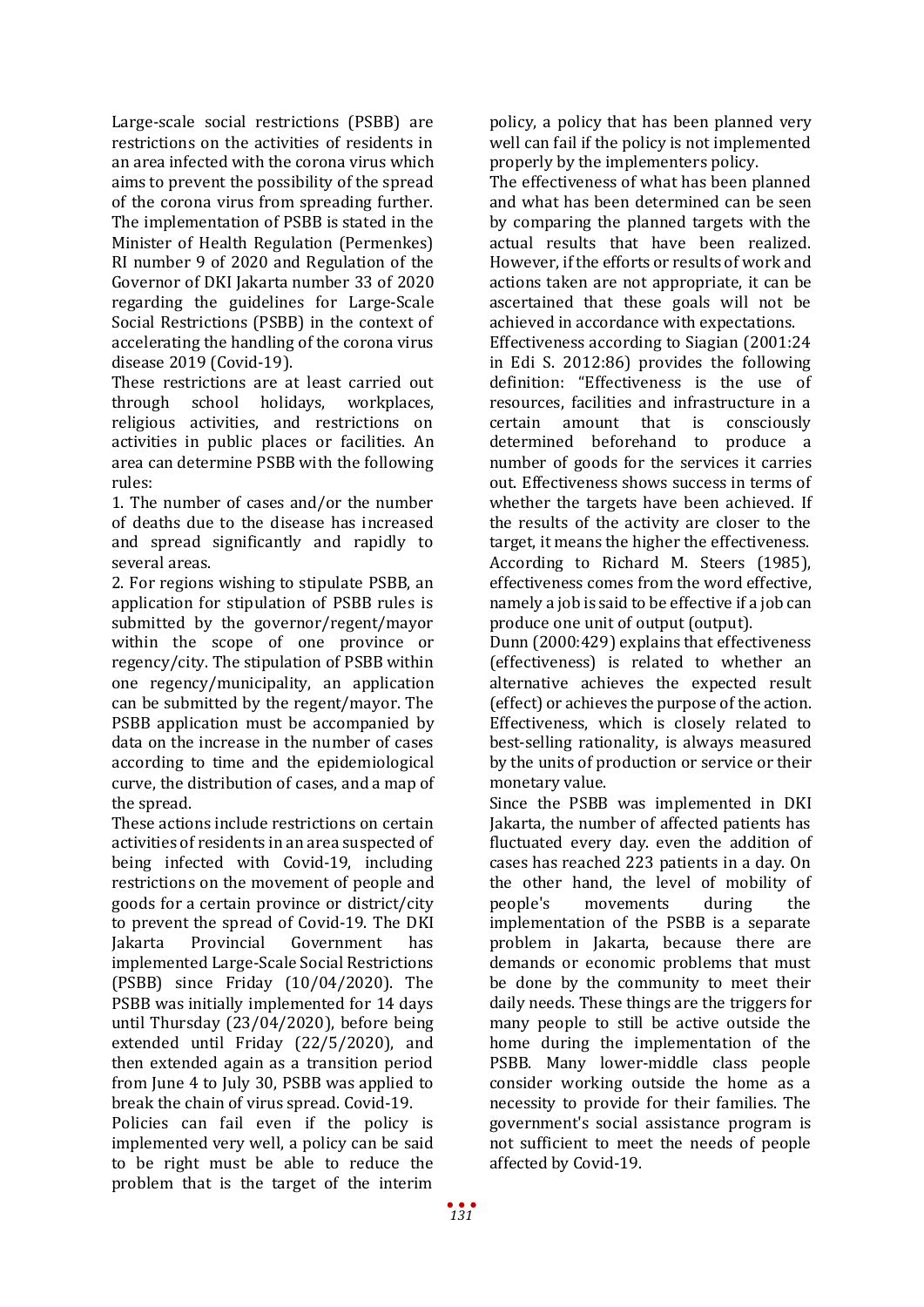Large-Scale Social Restrictions (PSBB) have had a major impact on the weakening of the economy, where many companies are unable to operate, resulting in layoffs of employees. The government is also required to be able to move quickly against time to suppress the spread of the Covid-19 virus. In addition, the government must also be able to move the wheels of the economy to restore the economic sector. In terms of sanctions, the government must be able to make punishments that can encourage people to comply with policies.

From this background, the purpose of this study was to determine the implementation of the Large-Scale Social Restriction (PSBB) policy for eradicating the Covid-19 virus in DKI Jakarta.

# **METHOD**

The type of research used in this research is descriptive analysis research type with a qualitative approach. According to Bogdan and Taylor as quoted by Lexy J. Moleong (2010:4), qualitative research methods are defined as research procedures that produce descriptive data in the form of written or spoken words from people and observed behavior. Ronny Kountur (2007:105) in his book research methods says that descriptive research is a type of research that provides a description or description of a situation as clearly as possible without any treatment of the object under study. According to Irawan (Ali Baroroh, 2008:1) descriptive analysis is an analytical method that aims to describe or explain something as it is. This descriptive research is intended to find out the facts,<br>symptoms. or certain phenomena symptoms, descriptively.

Data collection techniques are a way of obtaining the data needed in research. In this<br>study the techniques used include techniques used include observation and interviews. Observation is a data collection method in which researchers record information as they witnessed during the study (W. Gulo, 2002: 116). What will be observed is the effectiveness of the implementation of Large-Scale Social Restrictions (PSBB). While the interview is a conversation with a specific purpose. The conversation was carried out by two parties,

namely the interviewer who asked the question and the interviewer who gave the answer to the question (Lexy J. Meleong, 2010: 186). Through this interview, the researcher explores data, information, and a framework of information from the research subject. The interview technique used is a guided free interview, meaning that the questions asked are not fixed on the interview guidelines and can be deepened or developed according to the situation and field conditions. To add references related to this study. Researchers also collect data by studying literature, either through reference books or internet sources. Indirect data collection or secondary data is aimed at the research subject, but with document studies commonly known as literature studies (Soeharto, 1995; 70).

# **RESULT AND DISCUSSION**

The government's steps to implement social distancing and physical distancing to prevent the spread of Covid-19 are too late. The handling of the virus and preventive measures should have been carried out since the virus first appeared in Wuhan, China before the virus finally reached Indonesia. The PSBB policy is actually contrary to Indonesian culture, especially DKI Jakarta, which has a habit of gathering. To measure the performance of policy implementation, it must have certain standards and targets that must be achieved by policy implementers. The Large-Scale Social Restriction Policy (PSBB) is similar to but not the same as the regional quarantine, this policy is very efficient from the point of view of the financial capacity of the central and regional governments to adopt a lockdown or regional quarantine policy, where in case of a lockdown or regional quarantine, the government must bear all the needs of the community. including pets. This is stated in Article 55 paragraphs (1) and (2) of Law number 6 of 2018 concerning health quarantine. Lockdown, regional quarantine or PSBB, the purpose of this policy is actually the same, namely to limit community activities.

The standard implementation of the Large-Scale Social Restrictions policy based on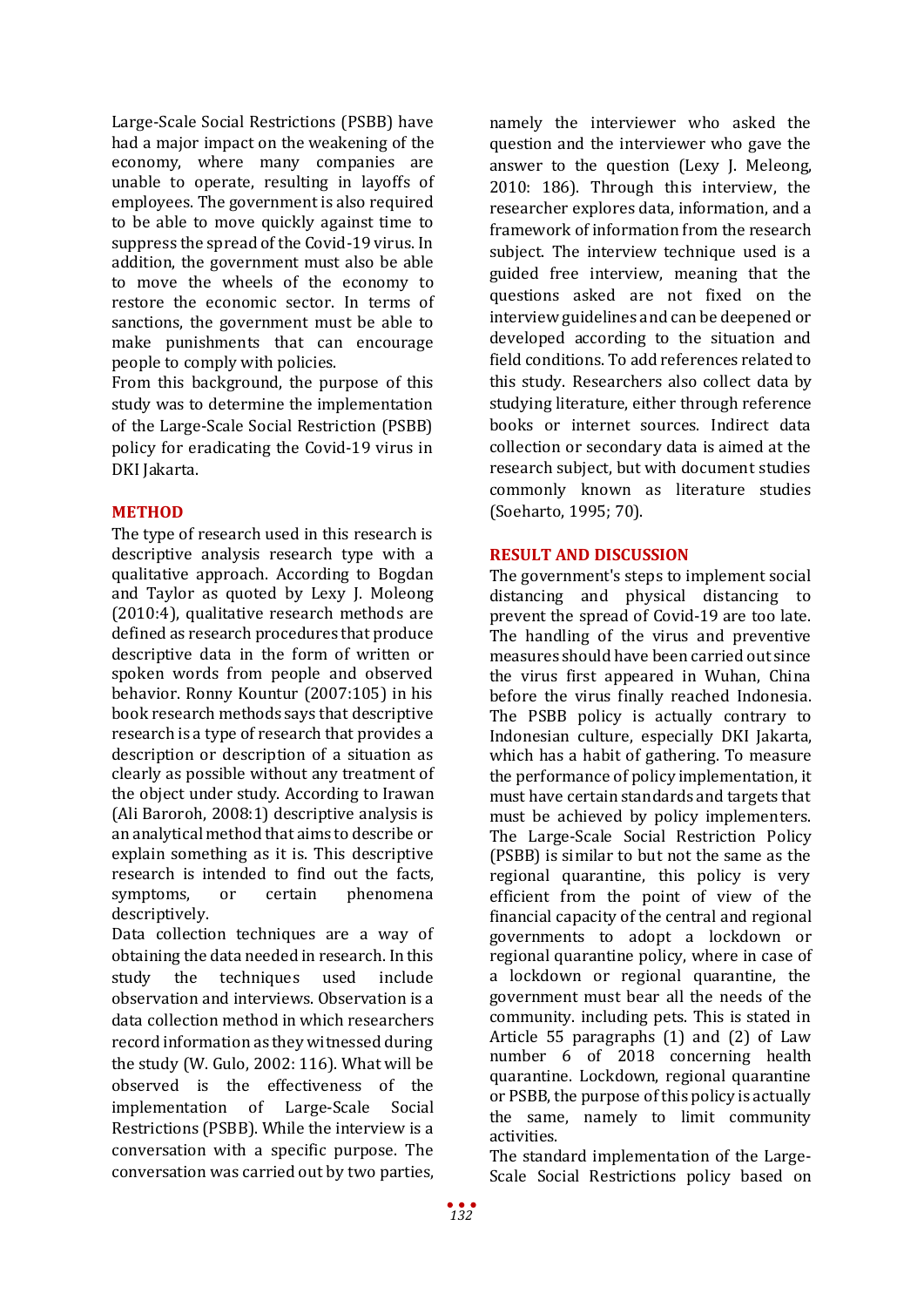Pergub 51 of 2020 has seven points, namely closing schools and workplaces, restrictions on religious activities, and restrictions on activities in public places or facilities, restrictions on social and cultural activities, restrictions on transportation modes, and restrictions on other activities. with the exception of medical and food needs, it continues to run with strict health protocols. Technically, the government also makes rules with strict health protocols in every area in Jakarta by washing hands, wearing masks, and tightening access to the environment.

Basically, the target of the Large-Scale Social Restriction (PSBB) policy is all levels of society. So far, in its implementation for the upper class society, this policy has not become a problem. However, for the lower middle class people who earn daily income, this policy is less effective, even though the government provides assistance and government provides punishment. In the process of implementing the PSBB, there are still many community activities outside the home. For various reasons, one of which is having to meet daily needs because the assistance provided by the government is not enough to meet needs during the PSBB period in Jakarta.

The process of implementing Large-Scale Social Restrictions (PSBB) in Jakarta has not gone according to the expectations of the community, even though the DKI Jakarta Provincial Government has made every effort possible by empowering all available resources owned by the DKI Jakarta Provincial Government and by collaborating with law enforcement agencies such as the TNI and the Indonesian National Armed Forces. POLRI in implementing PSBB. The DKI Jakarta Provincial Government has also placed the Covid-19 Task Force, Satpol PP and all officers involved at every point in the area, from the market to the RW level. The DKI Provincial Government has also distributed the first phase of social assistance to 1.1 million families. The value of the aid package is Rp.275,000.00 with the composition of 5 kg of rice, 2 cans of sardines, 1 can of biscuits, 0.9 liter of cooking oil, soy sauce, 1 kg of wheat flour, 2 packs of vermicelli, 1 bar of bath soap. However, it is felt that there are still obstacles in the field,

namely in terms of accuracy of data on Social Assistance recipients.

In implementing the policy there must be<br>good communication between good communication between<br>implementing organizations and the organizations determination and clarity of a series of actions or activities that will be carried out in implementing the policy. The DKI Jakarta Provincial Government in implementing the PSBB makes an implementation SOP, in this case the Satpol PP in collaboration with law enforcement agencies such as the TNI and Polri who are tasked with controlling and enforcing PSBB policies. Coordination between implementing agencies in DKI Jakarta goes well with one another. In every enforcement implementation, the executor always coordinates well up to the RW level. The DKI Jakarta Provincial Government in implementing the PSBB has utilized all available resources. The availability of hospital facilities and health workers for handling Covid-19 patients and turning Kemayoran athletes into a place for handling Covid-19 in DKI Jakarta, although sometimes some are not accommodated. Technically, it has been attempted by dividing and placing officers at various points throughout Jakarta, in shopping centers, on the Jakarta border in collaboration with law enforcement officers of the TNI and POLRI. In addition, officers also carry out mobile patrols during the PSBB period. The authority of officers in implementing PSBB is limited, because the quarantine law or PSBB does not contain explicit authority and criminal sanctions. In implementing the PSBB, the officers' authority is only to discipline and give administrative and social sanctions.

In implementing the policy, the attitude of the implementer certainly affects the success of a policy. The consistency of the PSBB implementation carried out by the Satpol PP assisted by law enforcement officers from the TNI/POLRI in controlling operations according to orders and rules. In practice, officers carry out their duties every day at the points that have been divided, namely at the Jabodetabek border points, cities, markets, and other crowded centers. At night, officers carry out mobile patrols to regulate and control every environment in the DKI Jakarta area to ensure as well as prevent crowds of people from wearing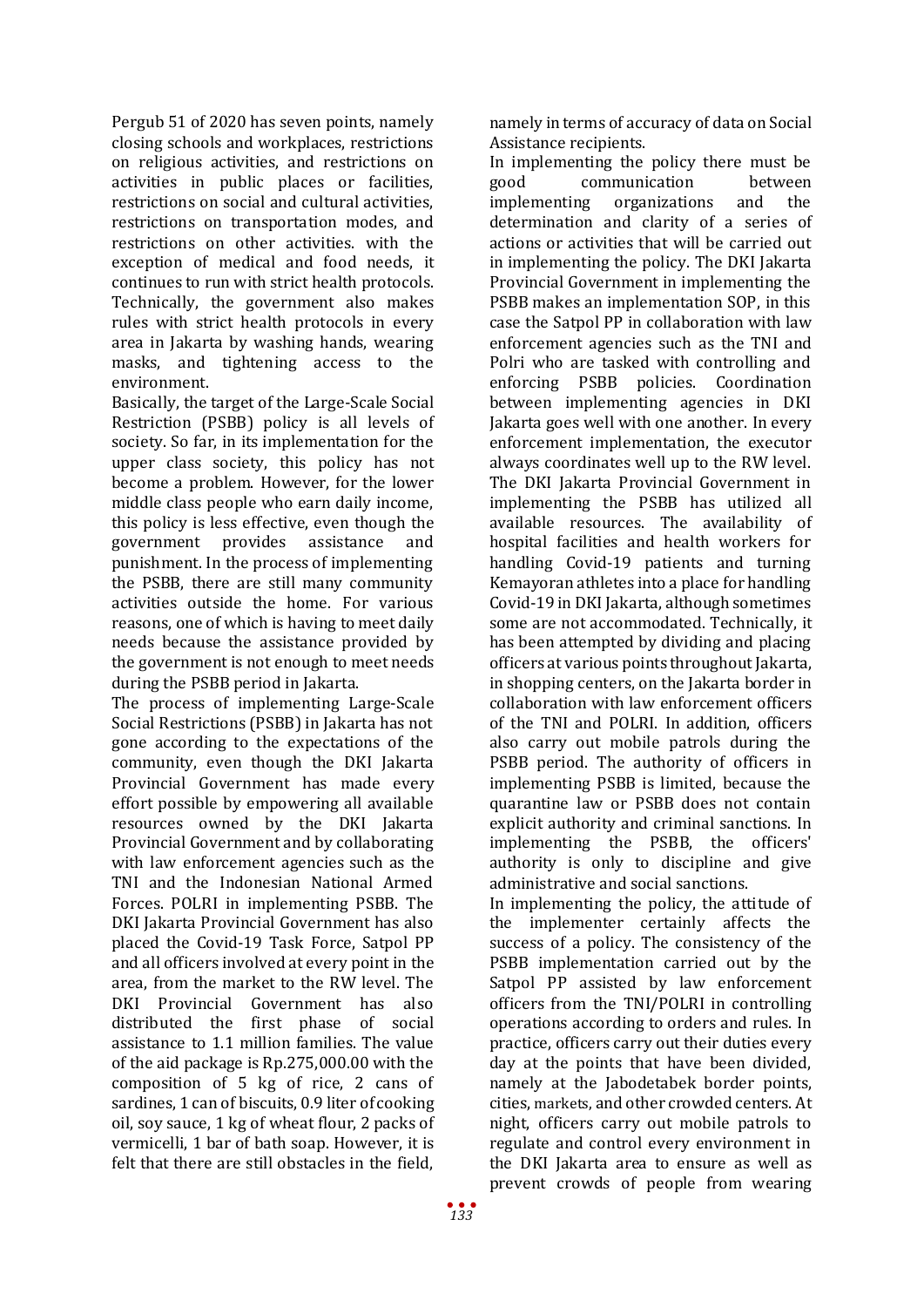masks during the Large-Scale Social Restrictions (PSBB) period in DKI Jakarta. The attitude of the implementer is consistent and takes firm action against people who do not comply with the rules.

Large-Scale Social Restrictions (PSBB) are policies that expect high awareness from the public. Without a high level of awareness this policy is difficult to succeed. Given the culture of the people who like to gather. The level of community compliance is still lacking seen from the high violations that occurred during the PSBB period. Based on the data, the value of the fine that was<br>collected from violations was Rn. violations was Rp. 599,850,000 until May 29, 2020. Based on Governor Regulation (Pergub) Number 41 of 2020 concerning the imposition of sanctions for violations of the implementation of Large-Scale Social Restrictions (PSBB) in handling Covid-19 in Indonesia. DKI Jakarta. Four types of actions from the Satpol PP on the violators include the sealing of 453 places of business or offices, written warnings to 9,323 people, fines to 1,138 people to social work to 14,783 people.

The response of the community as the target group is divided into two parts, namely the upper and lower middle class. For the upperclass community, this policy is not a problem and still adheres to the PSBB regulations. However, for the lower middle class and those with different daily incomes, they must stay out of the house and do activities to earn income despite the Covid-19 pandemic to meet their daily needs. Even though they got help from the Government, but it was only able to last for one week. In addition, people who have babies who have more needs such as milk and diapers that are not provided for by government assistance must be met.

From the perspective of punishment, this is one of the weaknesses of this policy. Where the sanctions are only in the form of a fine of Rp. 250,000/person, social sanctions and Rp. 5,000,000/business which can be chosen if they violate this policy. In the implementation of PSBB for the public, a fine of Rp. 250,000 is not a problem and for social sanctions it is not enough to encourage people to comply with PSBB. Mac Donald Sarinah is an example of the lack of public awareness and business actors who are still

holding events and crowding during the Covid-19 pandemic. The DKI Jakarta Provincial Government has implemented Large-Scale Social Restrictions (PSBB) since Friday (10/04/2020). The PSBB was initially implemented for 14 days until Thursday (23/04/2020), before being extended until Friday (22/5/2020), and then extended again as a transition period from June 4 to July 30. The number of positive COVID-19 patients in Jakarta as many as 1,810 people the next day, there were 1,903 positive cases of Covid-19 or an increase of 93 cases from the previous day.

The number of patients continues to increase every day, even the addition of cases has reached 223 patients in a day. The following is the trend of adding Covid-19 cases in Jakarta during PSBB: Position on April 10: 1,810 cases April 11: increased by 93 to 1,903 cases April 12: increased by 179 to 2,082 cases April 13: increased by 160 to 2,242 cases April 14: increased by 107 to 2,349 April 15 cases: increased by 98 to 2,447 cases April 16: increased by 223 to 2,670 cases April 17: increased by 153 to 2,823 cases April 18: increased by 79 to 2,902 cases April 19: increased by 131 to 3,033 cases April 20: increased by 79 to 3,112 cases 21 April: increased by 167 to 3,279 cases April 22: increased by 120 to 3,399 cases. 1 May: 142 new cases 2 May: 80 new cases 3 May: 67 new cases 4 May: 79 new cases 5 May: 148 new cases 6 May: 83 new cases 7 May: 85 new cases 8 May: 100 new cases 9 May: 101 new cases May 10: 134 new cases.



**Figure 1** Addition of Daily Positive Covid-19 Cases in DKI Jakarta 7/20/2020 Source:

*[\(https://corona.jakarta.go.id/id/data](https://corona.jakarta.go.id/id/data-pemantauan)[pemantauan\)](https://corona.jakarta.go.id/id/data-pemantauan)*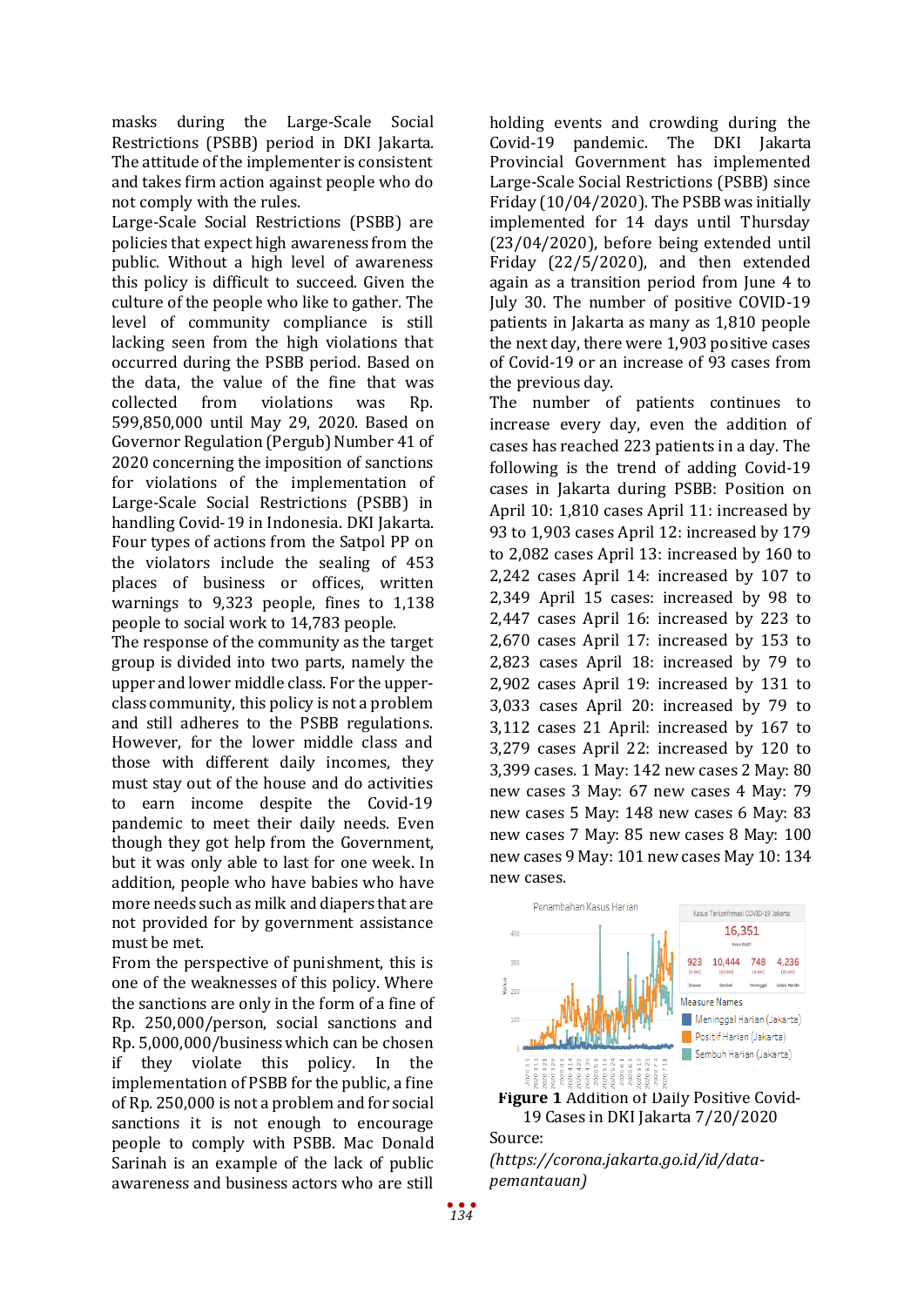

**Figure 2** RT Graph (DKI Jakarta Virus Reproduction Source:*[\(https://corona.jakarta.go.id/id/dat](https://corona.jakarta.go.id/id/data-pemantauan)*

*[a-pemantauan\)](https://corona.jakarta.go.id/id/data-pemantauan)* The highest number of cases occurred in March, namely at the Rt (Virus Reproduction) number four. On March 16, the DKI Jakarta Provincial Government closed schools, tourist attractions, car freedays, public facilities, offices, and work from home (WFH) before the PSBB began. There was a drastic decline after the restrictive measures were implemented. The definition of the Rt (Virus Reproduction) number is the number four which means one person infects four people, three people mean one person infects three people and so on. If the number is below one, it means that it is not infectious, if the Rt (Virus Reproduction) is above one, the outbreak can continue to grow. If the Rt (Virus Reproduction) is below one, the outbreak is under control and can decrease. Since the policy was implemented the Rt (virus reproduction) number in the graph has continued to slope, on June 3 the Rt (virus reproduction) figure was below one. This figure is the basis for easing PSBB with 50% activities and strict health protocols.

### **CONCLUSION**

To support the PSBB policy, the DKI Jakarta Provincial Government has empowered<br>existing resources such as: human resources resources, social assistance so that they stay at home, but because of the insufficient demands for daily family needs, especially the lower economic class, most of them ignore the guidance and health protocol

rules. The standard implementation of the DKI Jakarta Large-Scale Social Restrictions (PSBB) policy has not been running according to the expectations of the community, although various efforts have been made in the form of appeals both through the media and at every entrance to the environment, health protocol provisions<br>are installed and accompanied by accompanied implementing officers who consistently carry out patrols to bring order to the community. still breaking the rules. The Health Quarantine Law or PSBB does not contain explicit authority and criminal sanctions. In implementing the PSBB, the officers' authority is only to discipline, urge and give administrative sanctions and social sanctions for people who violate the PSBB. The DKI Jakarta government from all levels<br>has carried out coordination and t coordination and<br>with the central communication government, police institutions, TNI, law enforcers and experts such as sociologists with the aim that all these components can support each other, complement each other, complement each other to achieve the target of social assistance. can be reached quickly, right to the person who is entitled to receive it. From the level of community compliance, it is felt that it is still lacking seen from the high violations that occurred during the PSBB period. Based on data on the value of the fine that was collected from the violation of Rp. 599,850,000 on May 29, 2020. The violations included the sealing of 453 business places or offices, written warnings to 9,323 people, fines to 1,138 people and social work to 14,783 people.

There needs to be socialization through an approach that educates and makes the<br>public aware of the importance of public aware of the importance implementing the Health Protocol. Apart from that, strict sanctions are needed for violators of the Health Protocol. It is realized that the presence of the Covid 19 Virus was never expected, so it needs ability readiness, mental readiness is maintained so that if there is an unexpected incident it can be handled properly. It is hoped that it will meet the needs of the community during the PSBB period so that people stay at home. Create sanctions that encourage people to comply with regulations.